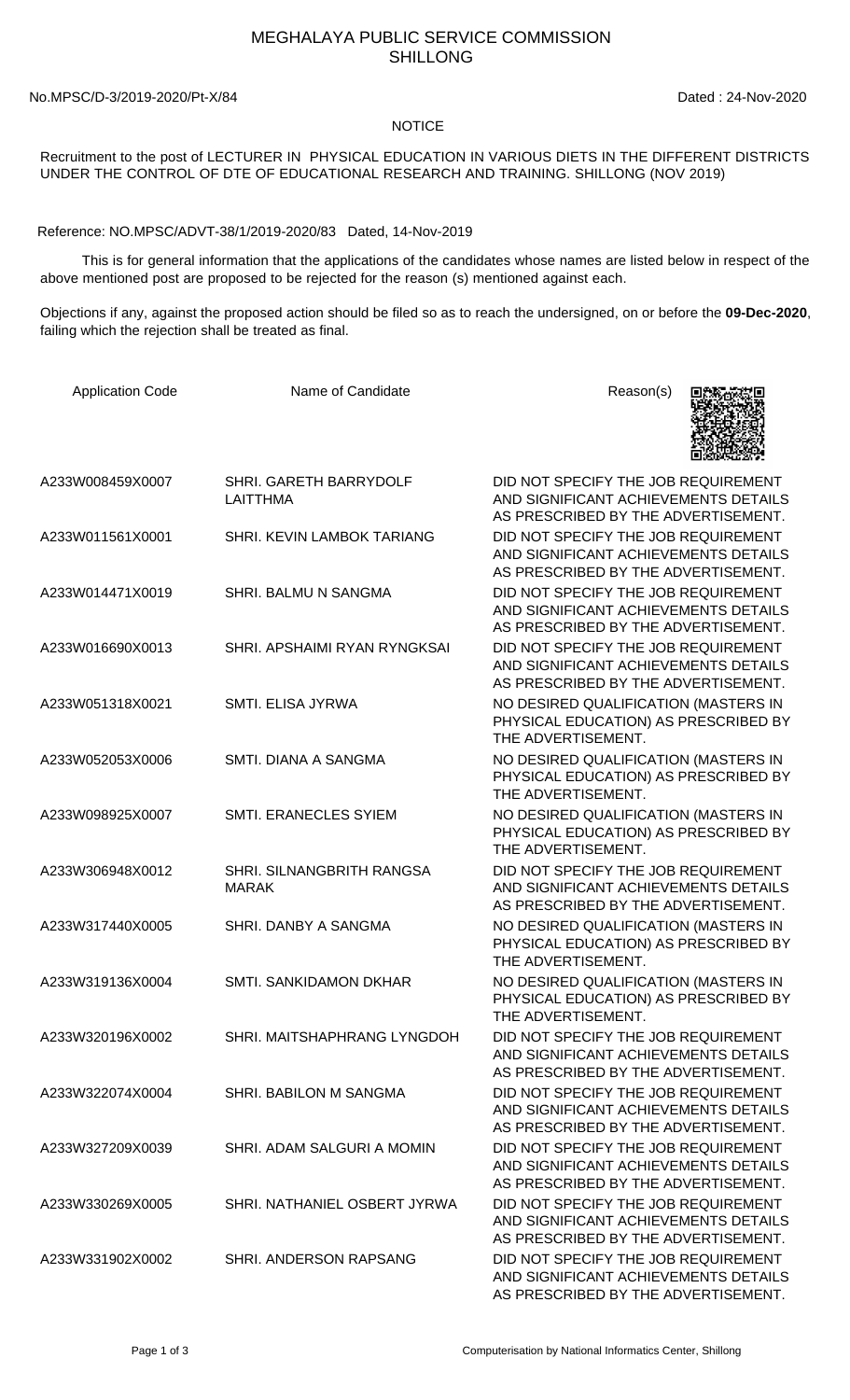

|                  |                                            | 回避解散数学                                                                                                             |
|------------------|--------------------------------------------|--------------------------------------------------------------------------------------------------------------------|
| A233W332059X0001 | <b>SMTI. SILTE G MOMIN</b>                 | DID NOT SPECIFY THE JOB REQUIREMENT<br>AND SIGNIFICANT ACHIEVEMENTS DETAILS<br>AS PRESCRIBED BY THE ADVERTISEMENT. |
| A233W332381X0004 | SMTI. RIDABHA HI LAPASAM                   | DID NOT SPECIFY THE JOB REQUIREMENT<br>AND SIGNIFICANT ACHIEVEMENTS DETAILS<br>AS PRESCRIBED BY THE ADVERTISEMENT. |
| A233W333054X0002 | SMTI. ERANECLES SYIEM                      | NO DESIRED QUALIFICATION (MASTERS IN<br>PHYSICAL EDUCATION) AS PRESCRIBED BY<br>THE ADVERTISEMENT.                 |
| A233W333475X0001 | SHRI. GAUTAM KUMAR DAS                     | DID NOT SPECIFY THE JOB REQUIREMENT<br>AND SIGNIFICANT ACHIEVEMENTS DETAILS<br>AS PRESCRIBED BY THE ADVERTISEMENT. |
| A233W333763X0001 | SHRI. JUDHISTHIR DAS                       | DID NOT SPECIFY THE JOB REQUIREMENT<br>AND SIGNIFICANT ACHIEVEMENTS DETAILS<br>AS PRESCRIBED BY THE ADVERTISEMENT. |
| A233W334604X0001 | SHRI. KASHI NATH YADAV                     | DID NOT SPECIFY THE JOB REQUIREMENT<br>AND SIGNIFICANT ACHIEVEMENTS DETAILS<br>AS PRESCRIBED BY THE ADVERTISEMENT. |
| A233W336631X0001 | SHRI. DARRYL KEEFE SWER                    | DID NOT SPECIFY THE JOB REQUIREMENT<br>AND SIGNIFICANT ACHIEVEMENTS DETAILS<br>AS PRESCRIBED BY THE ADVERTISEMENT. |
| A233W337702X0003 | <b>SHRI. SUDIP ROY</b>                     | DID NOT SPECIFY THE JOB REQUIREMENT<br>AND SIGNIFICANT ACHIEVEMENTS DETAILS<br>AS PRESCRIBED BY THE ADVERTISEMENT. |
| A233W340239X0001 | <b>SHRI. YUHEY CHIKRO</b>                  | DID NOT SPECIFY THE JOB REQUIREMENT<br>AND SIGNIFICANT ACHIEVEMENTS DETAILS<br>AS PRESCRIBED BY THE ADVERTISEMENT. |
| A233W340330X0001 | SHRI. KAHA CAMDIR PAI                      | DID NOT SPECIFY THE JOB REQUIREMENT<br>AND SIGNIFICANT ACHIEVEMENTS DETAILS<br>AS PRESCRIBED BY THE ADVERTISEMENT. |
| A233W340767X0001 | <b>SHRI. ANTONY KOCH</b>                   | DID NOT SPECIFY THE JOB REQUIREMENT<br>AND SIGNIFICANT ACHIEVEMENTS DETAILS<br>AS PRESCRIBED BY THE ADVERTISEMENT. |
| A233W341588X0001 | <b>SHRI. AKSHAY MANHAS</b>                 | DID NOT SPECIFY THE JOB REQUIREMENT<br>AND SIGNIFICANT ACHIEVEMENTS DETAILS<br>AS PRESCRIBED BY THE ADVERTISEMENT. |
| A233W342078X0002 | SHRI. SANKARSHAN CHAKRABORTY               | DID NOT SPECIFY THE JOB REQUIREMENT<br>AND SIGNIFICANT ACHIEVEMENTS DETAILS<br>AS PRESCRIBED BY THE ADVERTISEMENT. |
| A233W342106X0001 | SHRI. MEHTAB JAMAL                         | DID NOT SPECIFY THE JOB REQUIREMENT<br>AND SIGNIFICANT ACHIEVEMENTS DETAILS<br>AS PRESCRIBED BY THE ADVERTISEMENT. |
| A233W342261X0001 | SHRI. RAM SINGH YADAV                      | DID NOT SPECIFY THE JOB REQUIREMENT<br>AND SIGNIFICANT ACHIEVEMENTS DETAILS<br>AS PRESCRIBED BY THE ADVERTISEMENT. |
| A233W342291X0001 | SHRI. BHARGAV SARMAH                       | DID NOT SPECIFY THE JOB REQUIREMENT<br>AND SIGNIFICANT ACHIEVEMENTS DETAILS<br>AS PRESCRIBED BY THE ADVERTISEMENT. |
| A233W343127X0001 | SHRI. CLEVERSON SYIEMLIEH                  | DID NOT SPECIFY THE JOB REQUIREMENT<br>AND SIGNIFICANT ACHIEVEMENTS DETAILS<br>AS PRESCRIBED BY THE ADVERTISEMENT. |
| A233W343264X0001 | SHRI. MEBANRAP KUPAR L.<br><b>KHONGWIR</b> | DID NOT SPECIFY THE JOB REQUIREMENT<br>AND SIGNIFICANT ACHIEVEMENTS DETAILS<br>AS PRESCRIBED BY THE ADVERTISEMENT. |
| A233W343315X0001 | SHRI. PYNSHNGAIN LANG WARJOM               | DID NOT SPECIFY THE JOB REQUIREMENT<br>AND SIGNIFICANT ACHIEVEMENTS DETAILS<br>AS PRESCRIBED BY THE ADVERTISEMENT. |
| A233W343468X0001 | SMTI. NABANITA SARMA                       | DID NOT SPECIFY THE JOB REQUIREMENT<br>AND SIGNIFICANT ACHIEVEMENTS DETAILS<br>AS PRESCRIBED BY THE ADVERTISEMENT. |
| A233W343485X0003 | SHRI, MADHURJYA BARUAH                     | DID NOT SPECIFY THE JOB REQUIREMENT<br>AND SIGNIFICANT ACHIEVEMENTS DETAILS<br>AS PRESCRIBED BY THE ADVERTISEMENT. |
| A233W343536X0001 | <b>SHRI. PARDEEP KUMAR</b>                 | DID NOT SPECIFY THE JOB REQUIREMENT<br>AND SIGNIFICANT ACHIEVEMENTS DETAILS<br>AS PRESCRIBED BY THE ADVERTISEMENT. |